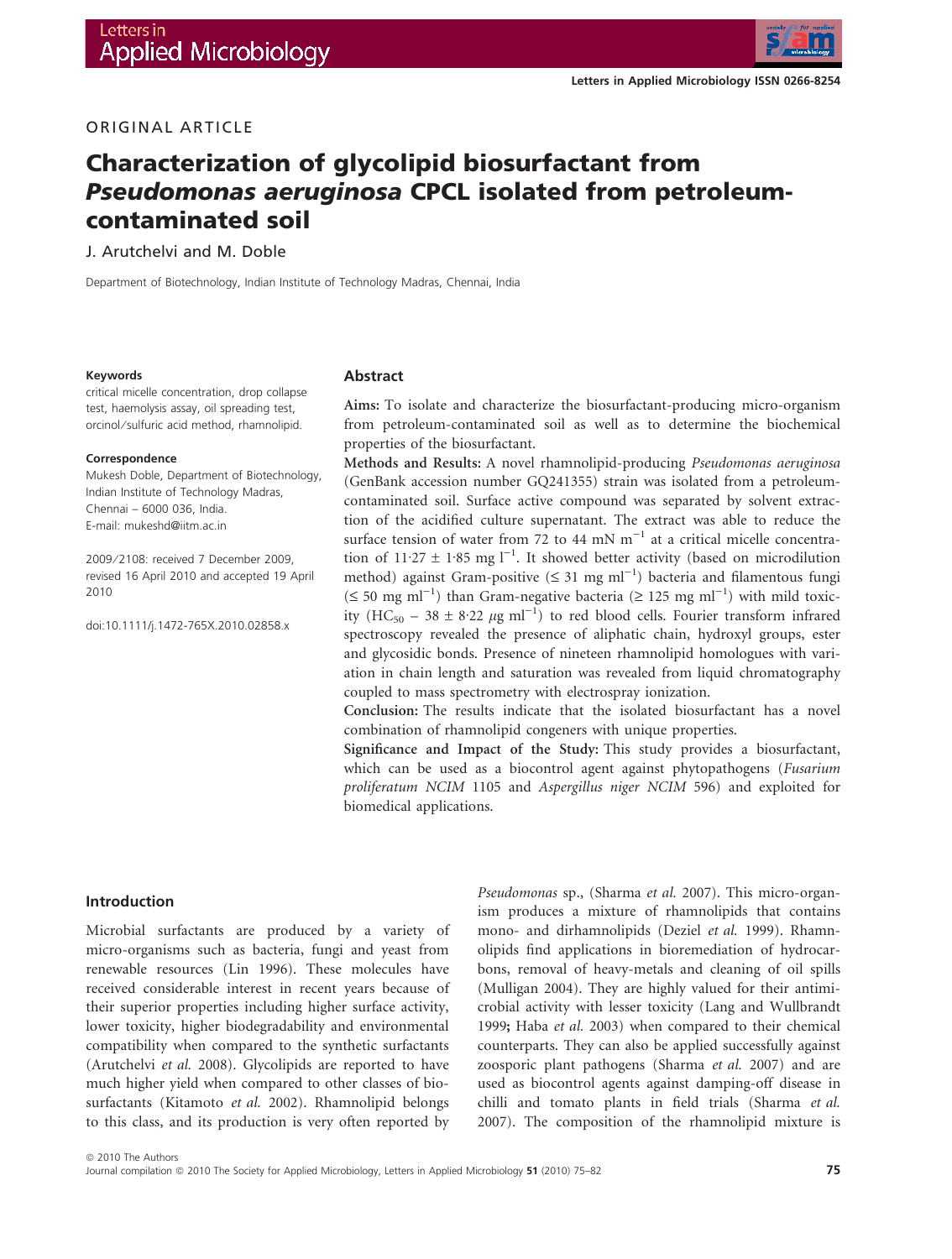determined by the bacterial strain, type of carbon source used and the process strategy adapted for its purification (Lang and Wullbrandt 1999). Rhamnolipid homologues vary in the number of rhamnose units, number, chain length and saturation of fatty acids which in turn determine their physico-chemcial and biological properties (Abalos *et al.* 2001). Hence, in search of identifying a potential biosurfactant with improved properties, we anticipated rhamnolipid as a right choice.

Therefore, an attempt was made to isolate a novel rhamnolipid-producing bacterial strain from a petroleum waste site using hexadecane as one of the carbon source. Hexadecane was chosen because it is one of the contaminants released from petrochemical industries (Zhu *et al.* 2001; Callaghan *et al.* 2009), and it enriches the biosurfactant-producing micro-organisms from the soil population. In addition, this study deals with the isolation, production, chemical characterization, anti-infective properties and ocular toxicity of the isolated rhamnolipid.

## Materials and methods

All the chemicals used for the experiments were procured from Sigma Aldrich (Bangalore, India), Himedia Laboratories Pvt. Ltd., and SRL (Mumbai, India). All the plastic wares were obtained from Tarson, Kolkata, India. Soil samples were collected from a petroleum waste site located in Chennai (India).

## Isolation of biosurfactant-producing micro-organisms

Soil samples were collected in a sterile bag from a petroleum-contaminated sites located near Manali (Latitude 130°10'7"N, Longitude 80°15'54"E), Chennai, Tamil Nadu, India. One gram of the soil was added to 10 ml of sterile water. One millilitre of this soil suspension was added into two different 250-ml Erlenmeyer flasks containing 100 ml of minimal medium (MM) and mineral salt medium (MSM) (see Data S1–S4) (Arutchelvi *et al.* 2009), inside the laminar hood under aseptic conditions. These flasks were then incubated in a temperaturecontrolled shaker at the temperature of 37°C with the shaking speed of 180 rev  $min^{-1}$  for 10 days (Arutchelvi *et al.* 2009). One millilitre of filter sterilized hexadecane  $[1\% (v/v)]$  was also added to MM and MSM to enrich the biosurfactant-producing micro-organisms. After incubation, samples  $(0.1 \text{ ml})$  of the enrichment culture were serially diluted and spread onto nutrient agar plates. There appeared several colonies, and pure cultures of each morphologically distinct colony were obtained by repetitive streaking onto solid nutrient agar. Isolation was repeated four times. Ample precautions were taken to maintain aseptic conditions.

## Screening for biosurfactant-producing micro-organism

Isolated single colonies were inoculated into a tube containing 3 ml of MM/MSM and was incubated for 24 h in a shaker (37°C and 180 rev  $min^{-1}$ ). The cell pellet was removed (centrifugation at  $3214$  g for 10 min), and the culture supernatant was tested for the presence of surface active agents using drop collapse and oil spreading tests (Youssef *et al.* 2004). Water and sodium dodecyl sulfate were used as a negative and positive controls, respectively. Uninoculated MM/MSM was also tested to eliminate the false positive results arising from media components other than surface active molecule produced by the micro-organisms.

In drop collapse test, a drop of culture supernatant placed on parafilm (hydrophobic surface) spreads⁄ collapses, if the culture supernatant contains biosurfactant. This is considered as a positive result. Negative result does not show spreading of liquid/culture supernatant on parafilm because of the absence of biosurfactant/surface active compound. Similarly, in oil spreading test, positive result shows the zone of clearance of oil which placed on water layer, whereas in negative result no clearance zone appears. Water and sodium dodecyl sulfate give negative and positive results, respectively, with the above-mentioned tests. Hence, they are considered as negative and positive controls, respectively. The colonies that showed the positive result with these tests were maintained on nutrient agar plates at 4°C and subcultured once every month.

# Identification of the biosurfactant-producing microorganism

The shortlisted micro-organisms were further characterized with Gram staining; catalase and oxidase tests (Cappuccino and Sherman 2004). Plating of this micro-organism on *Pseudomonas* agar supplemented with cetyltrimethyl ammonium bromide (CTAB) was carried out to confirm the genus (Lowbury and Collins 1955). 16S rDNA sequencing was performed through an external agency (Chromous Biotech Pvt. Ltd., Bangalore, India), and the nearest homologues to this 16S rDNA gene (1448 bp) sequence was obtained from Seqmatch in Ribosomal database project [RDP (http://rdp.cme.msu.edu/)]. Phylogenetic tree was constructed using Tree Builder in RDP, and a distance matrix was generated using the Jukes-Cantor corrected distance model (Bruno *et al.* 2000).

## Biosurfactant production, isolation and determination of surface activity

For biosurfactant production by the chosen micro-organism, 100 ml of MSM with trace elements (see Data S1–S4;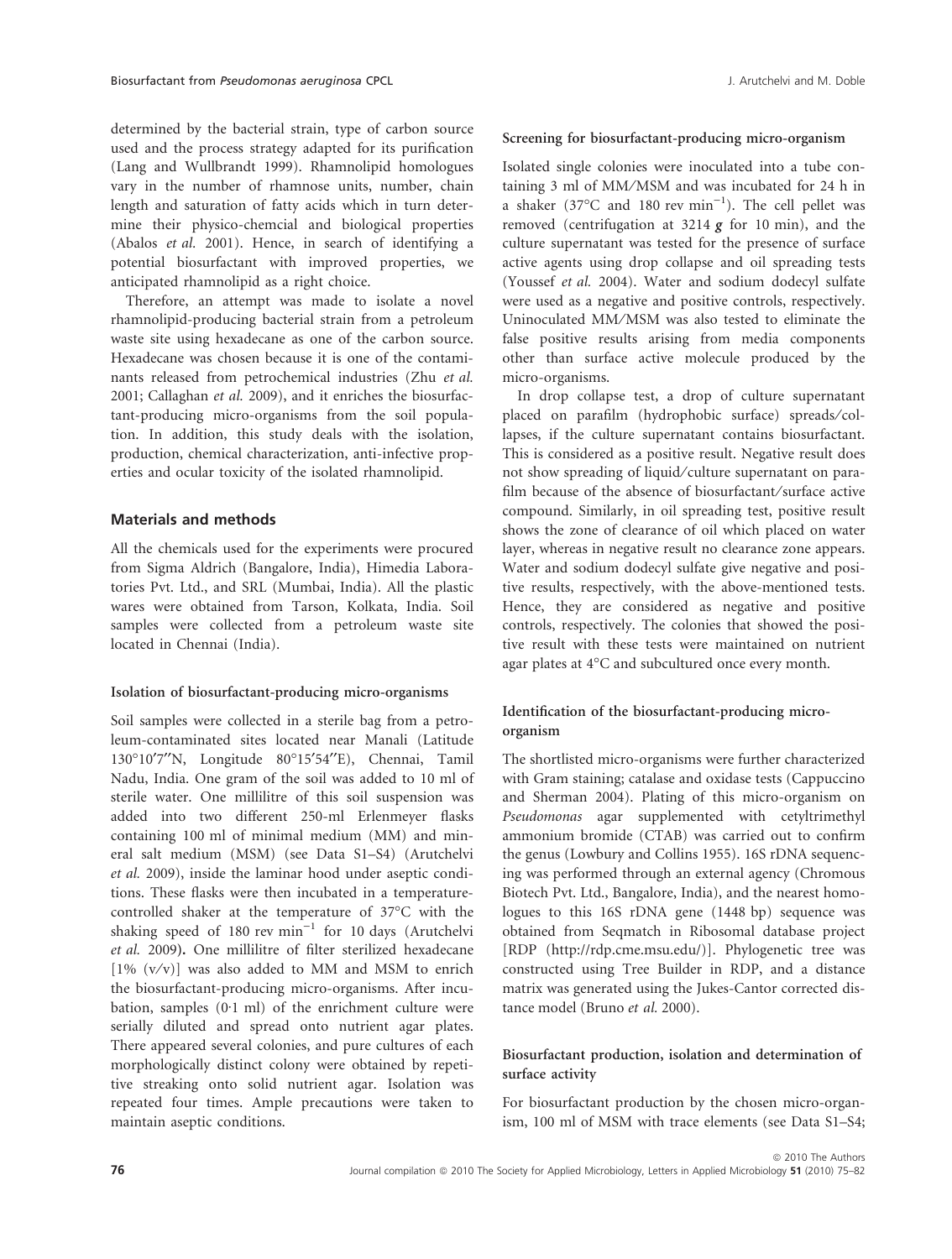Benincasa *et al.* 2002) was inoculated with one millilitre of the seed culture. This was incubated for 96 h in a temperature-controlled shaker at a temperature of 37°C with the shaking speed at 180 rev  $min^{-1}$ . The incubation conditions were decided for this experiment based upon the earlier reports (Wei *et al.* 2005). Two millilitres of the culture was aliquated at every 6 h for 4 days. Half of this culture sample was used to quantify the concentration of biomass and rhamnolipid. The cells were separated from the culture (centrifuged at 3214  $g$  for 10 min), and dried (at 105°C) biomass was weighed. The pH of the supernatant was adjusted to 2.0 with 6 mol  $1^{-1}$  H<sub>2</sub>SO<sub>4</sub>, followed by extraction with a mixture of chloroform and methanol (2 : 1) (Heyd *et al.* 2008). This extract was concentrated by rotoevaporation, and the amount of rhamnolipid here was quantified using orcinol/sulfuric acid method (Heyd et al. 2008) followed by multiplying rhamnose values by 3 (Heyd *et al.* 2008). The remaining half of the culture sample was used to estimate the growth of the micro-organism by measuring the optical density at 600 nm and the number of colony forming units  $(CFU \text{ ml}^{-1})$  on nutrient agar plates (unpublished results).

Critical micelle concentration (CMC) of the extract was estimated by measuring the surface tension at 25°C of a 0.05 mol  $l^{-1}$  sodium bicarbonate (pH 8.6) solution with varying concentrations (0–100 mg  $1^{-1}$ ) of the extract using a surface tensiometer (NIMA technology model DST9005; Nima Technology Ltd, Coventry, UK) which operates based on the principle of Wilhelmy plate method (Abalos *et al.* 2001). All the experiments were repeated twice.

## Determination of functional groups using FTIR

The functional groups and the type of bonds present were determined with a Fourier transform infrared spectrometer (FTIR; Jasco N4200, Tokyo, Japan), after dissolving the extract in chloroform and measuring the spectra using a sodium chloride disc in the  $4000-400 \text{ cm}^{-1}$  spectral region, at a resolution of  $4 \text{ cm}^{-1}$ . The system was calibrated with polystyrene standards.

## Identification of rhamnolipid homologues using LC⁄ ESI-MS

The extract was separated using reverse phase HPLC (Agilent 1100 series; Agilent Technologies India, Bangalore, India) with C18 column (5  $\mu$ m pore size; Purospher® STAR RP-18e column;  $250 \times 4.6$  mm). Acetonitrile–water gradient system was applied at a flow rate of  $0.8$  ml min<sup>-1</sup>, starting with 50% acetonitrile for 10 min, raised to 70% in 6 min, which was kept constant for 13 min and reduced to 50% in 6 min. The molecular masses of the fractions were determined in a triple quadruple mass spectrometer (API 3000; Applied Biosystems, CA) in positive ion mode, and the masses were recorded in full scan mode from *m*⁄*z* of 50–750. The ion spray voltage and ion source temperature were 5000 V and 450°C, respectively.

#### Determination of the haemolytic activity

Biosurfactant has application in topical pharmaceutical and cosmetic preparation; hence knowing its skin and ocular toxicity is imperative. Haemolytic assay quantifies the adverse effects of surfactants on the cytoplasmatic membrane and is a specific *in vitro* tool for evaluating the potential ocular irritation induced by surfactants (Martınez *et al.* 2007). This is an alternative method to the Draize *in vivo* test (Balls *et al.* 1995).

Peripheral blood was collected from human volunteer by venipuncture, and 0.3% of EDTA was added to it. Red blood cells (RBC) were separated (centrifugation at 800 g for 10 min) and washed thrice in phosphate-buffered saline (PBS) (pH  $7.4$ ). RBC suspension (cell density of  $5 \times 10^8$  cells ml<sup>-1</sup>) (Nishida *et al.* 2007; Hemaiswarya and Doble 2009) was kept in an ice bath throughout the experiments. A stock solution of the extract  $(1 \text{ mg ml}^{-1})$  was prepared by dissolving it in 200 mmol  $I^{-1}$  of sodium bicarbonate. Various concentrations of this solution (ranging from 2.5 to 100  $\mu$ g ml<sup>-1</sup>) were incubated with erythrocyte suspension [to arrive at a final erythrocyte concentration of 1%  $(v/v)$ ] for 1 h at 37°C. The per cent haemolysis was determined by measuring the optical density of the supernatant at 540 nm (Nishida *et al.* 2007; Hemaiswarya and Doble 2009) of the supernatant. The half-maximal haemolysis value  $(HC_{50})$  was calculated by fitting the data to a four-parameter sigmoidal curve by using sigmaplot 11 (Systat Software Inc., Bangalore, India) (Nishida *et al.* 2007).

The results were compared with completely haemolysed blood with distilled water (100%), 100  $\mu$ l of 200 mmol l<sup>-1</sup> sodium bicarbonate and 900  $\mu$ l of PBS without the glycolipid. Each experiment was repeated twice.

#### Antibacterial activity

Thirty-five milligram of the isolated glycolipid extract was dissolved in 1 ml of 100% DMSO (stock solution). *In vitro* minimum inhibitory concentrations (MIC) were determined against seven bacteria namely, *Bacillus subtilis* (NCIM 2718), *Escherichia coli* (NCIM 2931), *Enterobacter aerogenes* (NCIM 5139), *Proteus vulgaris* (NCIM 2813)*, Ps. aeruginosa* (NCIM 5029), *Staphylococcus aureus* (NCIM 5021) and *Salmonella typhimurium* (NCIM 2501) by microdilution method in 96-well plates (CLSI standards 1993). Twofold dilutions of glycolipid (range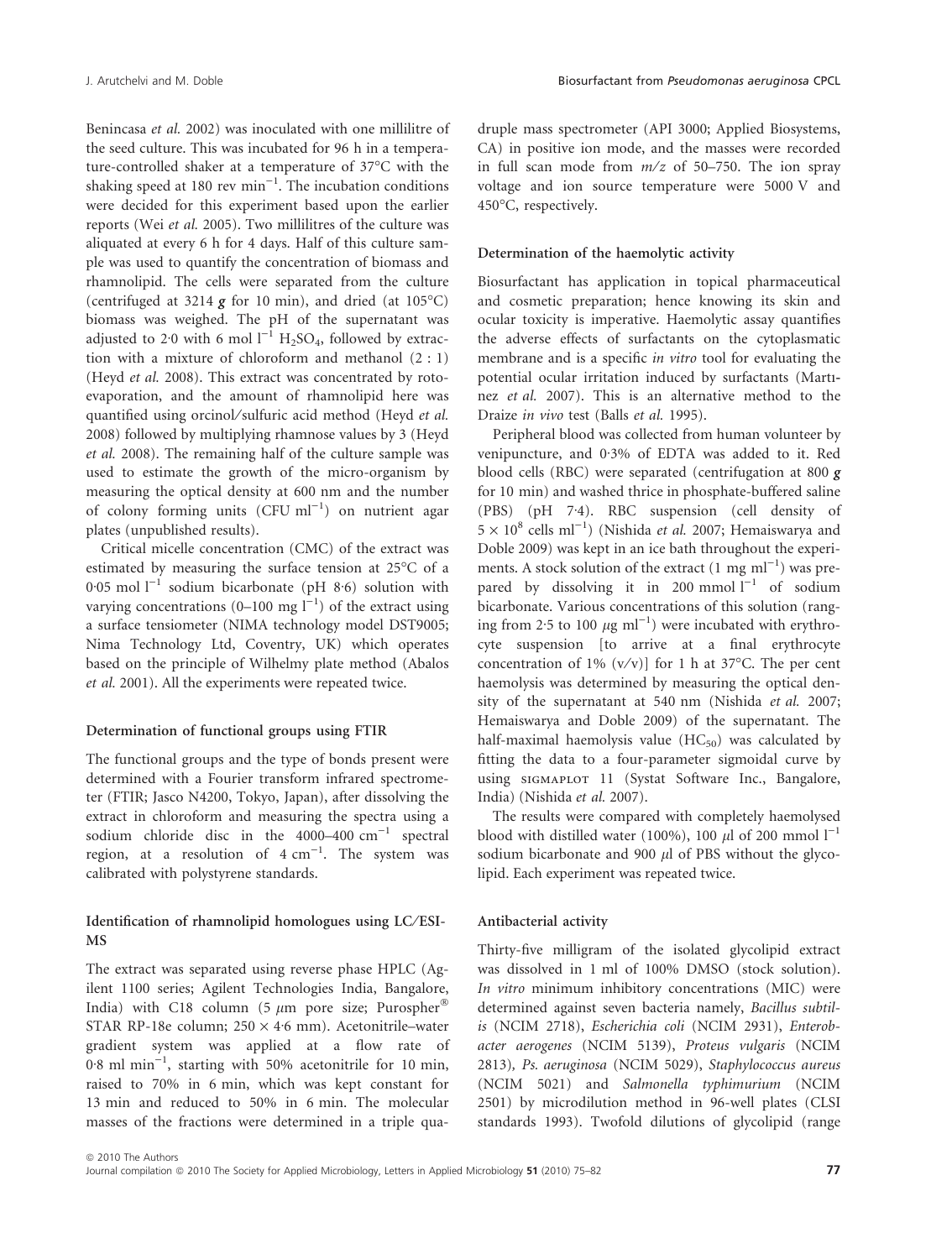of concentration of the extract used  $2-0.002$  mg ml<sup>-1</sup>) in Mueller Hinton broth were inoculated with 10  $\mu$ l (which has  $5 \times 10^6$  CFU ml<sup>-1</sup>) of the above-mentioned bacterial cultures. Controls in the presence and absence of organic solvents were also included. No inhibitory effects were observed in the presence of DMSO at the highest concentration used (5.5% v/v). Plates were incubated without agitation at 37°C, and MICs were determined at 20 h using resazurin dye as a bacterial respiration indicator. Pink colour indicated growth, whereas blue indicated inhibition of the bacterial growth (Sarker *et al.* 2007). Each experiment was repeated four times.

#### Antifungal activity

Minimum inhibitory concentration of the glycolipid extract was determined against three fungi namely *Candida albicans* (NCIM 3471)*, Aspergillus niger* (NCIM 596) and *Fusarium proliferatum* (NCIM 1105) by microdilution method in 96-well plates (Liu *et al.* 2007). Each well contained  $0.1$  ml of broth medium (see Data S1–S4; Sivakumar *et al.* 2009). Hundred microlitres of the sample solution  $(50 \text{ mg ml}^{-1}$  of glycolipid in DMSO) was diluted twofold in the wells starting with the working concentration of 3 mg  $ml^{-1}$  (range of concentration of the extract used 3–0.003 mg ml<sup>-1</sup>) and 50  $\mu$ g ml<sup>-1</sup> of amphotericin B was used as the standard antifungal drug. Controls in the presence and absence of organic solvents were also included. No inhibitory effects were observed in the presence of DMSO at the highest concentration used  $(6\% \text{ v/v})$ . Ten microlitres of 0.1 mg ml<sup>-1</sup> of resazurin was added in each well, and the plates were incubated at 37°C for 48 h. MIC was determined based on change in colour of resazurin. The solution was blue in colour when there was no growth, and it turned pink otherwise. Each experiment was repeated four times.

## **Results**

## Isolation, screening and identification of biosurfactantproducing micro-organisms

The number of colonies was very less in case of MM because it has only  $0.05\%$  glucose and  $1\%$  hexadecane, whereas MSM contains 3% glucose with 1% hexadecane. Six morphologically different colonies from the MM and thirteen colonies from MSM were isolated, but only one was found to produce extracellular biosurfactant. The isolated biosurfactant-producing micro-organisms in this study was appeared on nutrient agar plates, where the highest  $(10^{-7})$  dilution of culture was plated. Hence, the isolation of these particular micro-organisms is not by chance. The isolated biosurfactant-producing microorganism in this study is a Gram-negative rod-shaped bacterium and indicated the presence of catalase and cytochrome oxidase. It was able to grow (bluish green colonies) on *Pseudomonas* agar plate containing CTAB. Based on the 16S rDNA sequence homology and phylogenetic analysis (Supplementary material Fig. S1), the micro-organism was characterized as *Ps. aeruginosa* strain CPCL. Lineage of the isolate is given in supplementary material (Fig. S2). The sequence length of 1448 bp is deposited in GenBank database under the accession number GQ241355.

#### Growth and Product formation kinetics

The organism exhibited 6 h of lag and 36 h of log phases (Fig. 1). The maximum biomass concentration of 2.43 g  $l^{-1}$  was attained in 36 h. Production of glycolipid was initiated after 12 h and increased progressively up to 48 h, where it reached a maximum of  $2.7$  g  $1^{-1}$ . The relationship between  $dp/dt$  (rate of product accumulation) and  $dx/dt$  (rate of biomass formation) as a function of biomass concentration (*x*) is shown in Fig. 1 inset. Maximum rhamnolipid formation occurred during the stationary phase.

#### Determination of functional groups using FTIR

FTIR spectrum of the extract (Supplementary material Fig. S3) was consistent with the rhamnolipid structure already reported in literature (Heyd *et al.* 2008). Vibration at 2700–3000  $\text{cm}^{-1}$  region confirms the presence of methyl and methylene groups. The deformation vibrations at 1465 and  $1375 \text{ cm}^{-1}$  substantiate the presence of alkyl groups. Presence of ester carbonyl groups  $(1744 \text{ cm}^{-1})$  and glycosidic bond (C–O–C)  $(1064 \text{ cm}^{-1})$  is also confirmed.

## Determination of molecular masses of the rhamnolipid congeners

Nineteen rhamnolipid homologues with the pseudomolecular ions between *m*⁄*z* 305 and 703 were identified using LC⁄ ESI-MS. The main pseudomolecular ions and their relative abundances for all the rhamnolipid congeners are summarized in Table 1. Monorhamnolipid homologues were found to be the major  $(82.27%)$  constituent in the mixture with  $Rha-C_8-C_{10}/Rha-C_{10}-C_8$  as a predominant (58.54%) component and its  $m/z$  is 475 (Supplementary material Fig. S4a). A dirhamnolipid with  $m/z$  of 703 is the major isoform  $(3.4%)$  within the dirhamnolipid homologues which correspond to Rha-Rha-C<sub>12</sub>–C<sub>12:1</sub>/Rha-Rha-C<sub>10</sub>–<sub>C14:1</sub> (Supplementary material Fig. S4b).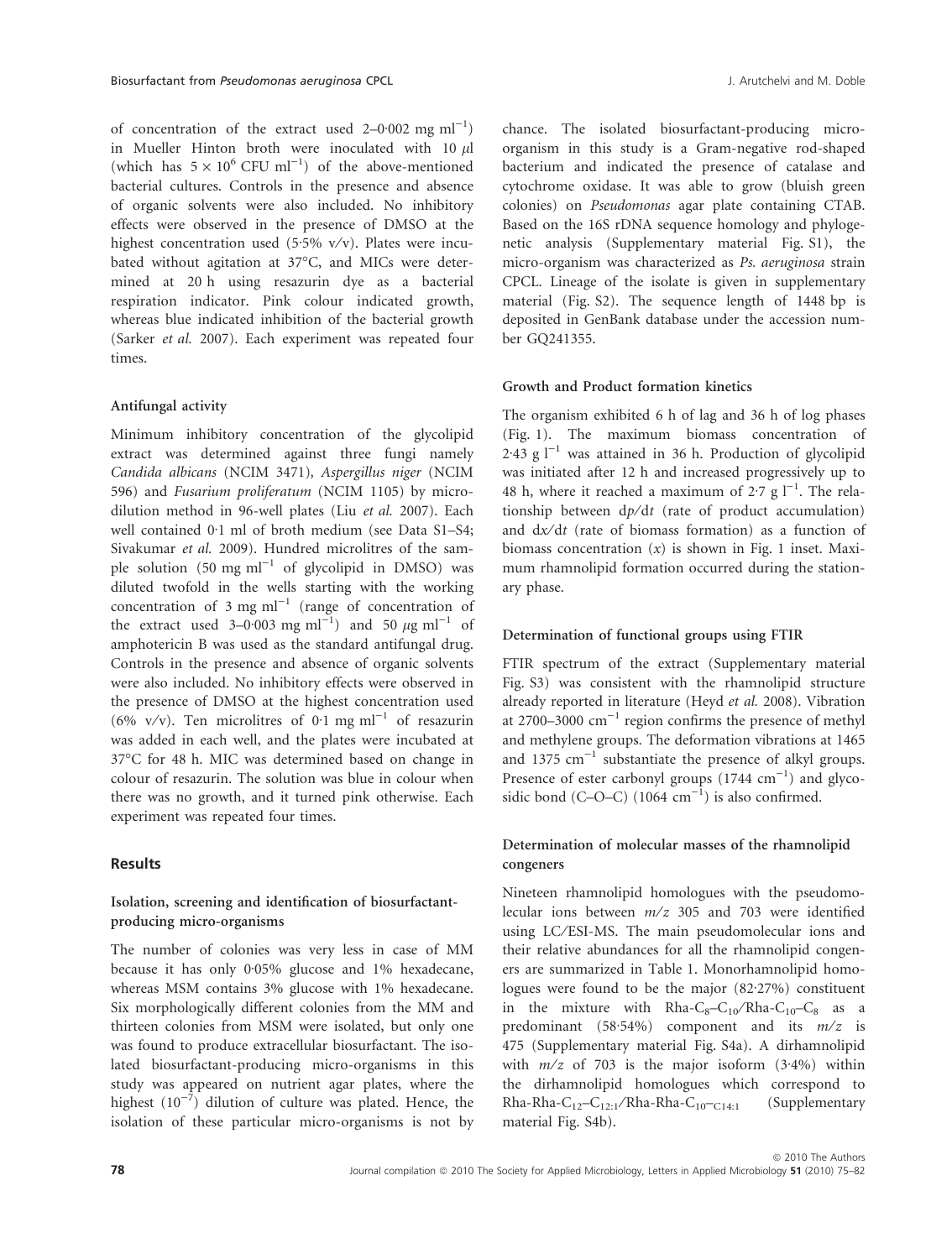

Figure 1 Growth kinetics and glycolipid formation by CPCL:  $\Box$ ) Concentration of rhamnolipid (g  $|^{-1}$ ) at different time points  $(\blacklozenge)$  Biomass concentration (g  $I^{-1}$ ) at different time points; Figure Inset: Kono–Asai classification of the kinetic data: () Product formation rate  $(\triangle)$  Growth rate–presented in the inset.

#### Physical and biological properties of the crude extract

The surface tension of water decreased (Supplementary material Fig.  $55$ ) from 72.5 to *c*. 44 mN m<sup>-1</sup>, at a concentration of  $11.27 \pm 1.85$  mg l<sup>-1</sup> and remained constant thereafter. A concentration-dependent haemolysis of RBC was observed here (Supplementary material Fig. S6). The half-maximal haemolysis  $(HC_{50})$  was calculated as  $38 \pm 8.2 \ \mu\text{g m}^{-1}$  ( $R^2$ –0.97;  $R^2$ <sub>adj</sub>–0.96; *P*-value < 0.0001).

Table 1 Homologues of rhamnolipid produced by Pseudomonas aeruginosa CPCL, their average molecular masses  $(m/z)$  and relative abundances

| Rhamnolipid congeners                                                                   | Molecular<br>masses | Relative<br>abundance (%) |
|-----------------------------------------------------------------------------------------|---------------------|---------------------------|
| $R$ ha-C $\alpha$                                                                       | 305                 | 4.88                      |
| $Rha-C_{10}$                                                                            | 333                 | 6.24                      |
| $Rha-C_{12}$                                                                            | 361                 | 5.46                      |
| $Rha-C_8-C_8$                                                                           | 447                 | 1.23                      |
| $Rha-C_8-C_{10}/Rha-C_{10}-C_8$                                                         | 475                 | 58.54                     |
| $R$ ha-C <sub>10</sub> -C <sub>10</sub>                                                 | 503                 | 2.93                      |
| Rha-C <sub>10</sub> -C <sub>12:1</sub> /Rha-C <sub>12:1</sub> -C <sub>10</sub>          | 529                 | 1.85 <sup>†</sup>         |
| Rha-C <sub>10</sub> -C <sub>12</sub> /Rha-C <sub>12</sub> -C <sub>10</sub>              | 531                 | 1.13                      |
| Rha-Rha-C¤                                                                              | 451                 | 1.41                      |
| $Rha-Rha-C10$                                                                           | 479                 | 0.57                      |
| Rha-Rha-C <sub>12:1</sub>                                                               | 505                 | $2.24$ †                  |
| $Rha-Rha-C12$                                                                           | 507                 | 0.98                      |
| $Rha-Rha-C_8-C_8$                                                                       | 593                 | 1.46                      |
| Rha-Rha-C <sub>8</sub> -C <sub>10</sub> /Rha-Rha-C <sub>10</sub> -C <sub>8</sub>        | 621                 | 1.83                      |
| Rha-Rha-C <sub>8</sub> -C <sub>12:1</sub> /Rha-Rha-C <sub>12:1</sub> -C <sub>8</sub>    | 647                 | $1.21$ †                  |
| Rha-Rha-C <sub>10</sub> -C <sub>10</sub>                                                | 649                 | 2.15                      |
| Rha-Rha-C <sub>10</sub> : C <sub>12:1</sub> /Rha-Rha-C <sub>12:1</sub> -C <sub>10</sub> | 675                 | $1.27$ †                  |
| Rha-Rha-C <sub>10</sub> -C <sub>12</sub> /Rha-Rha-C <sub>12</sub> -C <sub>10</sub>      | 677                 | $1-2$                     |
| Rha-Rha-C <sub>12</sub> -C <sub>12:1</sub> /Rha-Rha-C <sub>10</sub> -C <sub>14:1</sub>  | 703                 | 3.42 <sub>†</sub>         |

\*Major isoform.

-Rhamnolipid with unsaturated fatty acid chain.

Minimum inhibitory concentrations of the isolated glycolipid against seven bacterial and three fungal cultures are summarized in the Table 2. Antifungal activity of standard amphotericin B against the filamentous fungus and *C. albicans* was 50 and  $3.125 \ \mu g \ m l^{-1}$ , respectively.

## **Discussion**

The isolated organism showed equal similarity with *Ps. aeruginosa* strains isolated from marine as well as from clinical samples. Among the closest micro-organisms, *Ps. aeruginosa* C-3, *Pseudomonas* sp. RJS4 and *Pseudomonas sp.* O-1 are reported to produce biosurfactant.

The rate of accumulation of glycolipid was 0.046 g  $l^{-1}$ h<sup>-1</sup>, and its production during the stationary phase reached a maximum of 2.781 g  $l^{-1}$ . This corresponded to a yield factor of  $1.37$ , and the productivity during this phase was 0.094 g  $l^{-1}$  h<sup>-1</sup>. The Kono–Asai classification (Kono and Asai 1969) revealed that the linear increase in the cell growth rate occurred at the exponential phase, whereas the

Table 2 Antibacterial and antifungal activity of the isolated rhamnolipid

| Micro-organisms                   | MIC (mg m $I^{-1}$ ) |
|-----------------------------------|----------------------|
| Escherichia coli NCIM 2931        | 2                    |
| Enterobacter aerogenes NCIM 5139  | > 2                  |
| Pseudomonas aeruginosa NCIM 5029  | 1                    |
| Proteus vulgaris NCIM 2813        | 0.5                  |
| Salmonella thyphimurium NCIM 2501 | 0.125                |
| Bacillus subtilis NCIM 2718       | 0.031                |
| Staphylococcus aureus NCIM 5021   | 0.016                |
| Candida albicans NCIM 3471        | 3                    |
| Fusarium proliferatum NCIM 1105   | 0.047                |
| Aspergillus niger NCIM 596        | 0.047                |
|                                   |                      |

MIC, minimum inhibitory concentration.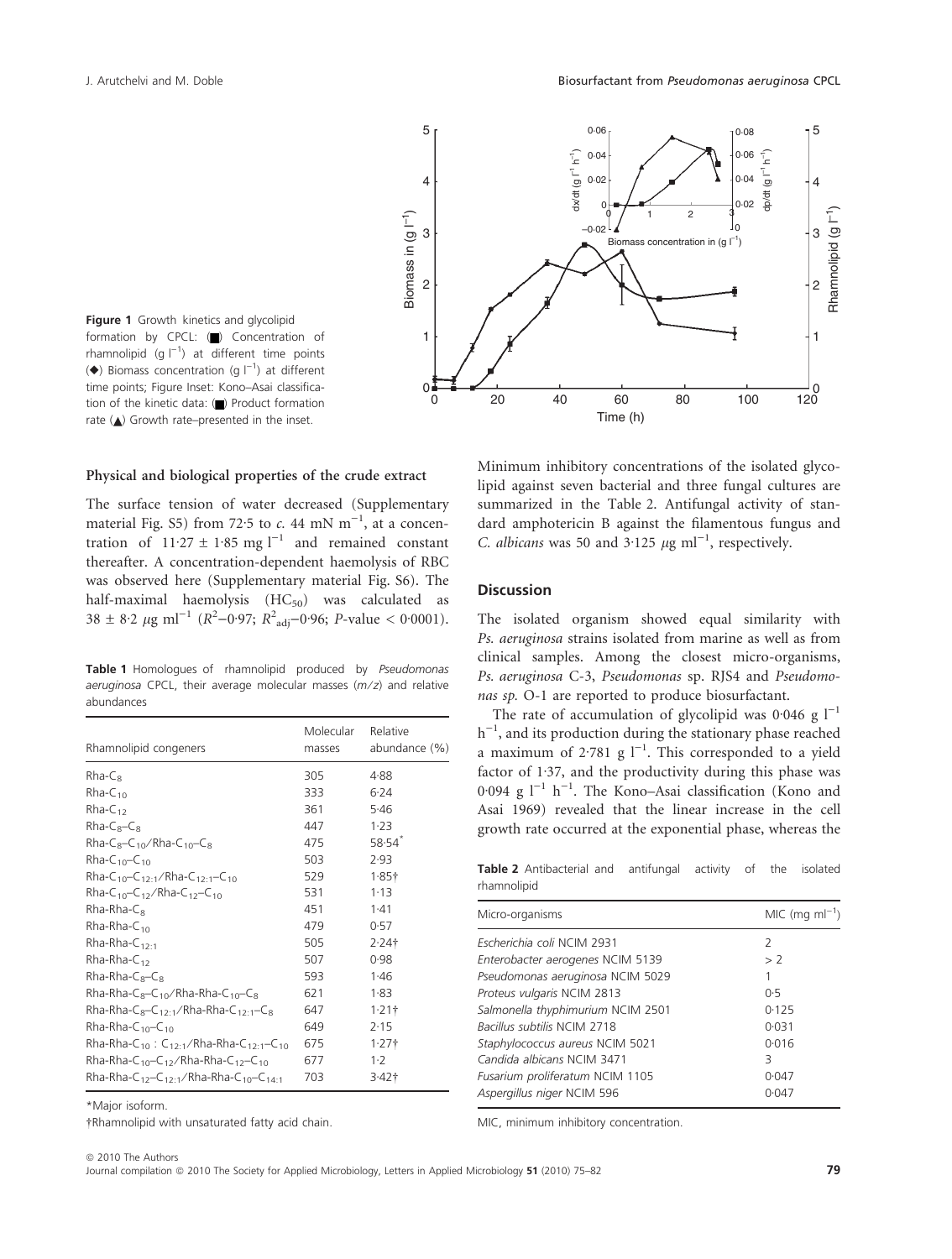product formation rate occurred at the stationary phase. Also, the maximum rates of product and biomass formations occurred at two different biomass concentrations i.e., at 2.5 and 1.5  $g l^{-1}$ , respectively. Hence, it could be concluded that the product formation is a nongrowth-associated process.

Chemical nature of the isolated extract is determined as glycolipid using FTIR. The presence of fragments corresponding to *m*⁄*z* of 163 is related to the rhamnose groups and those with *m*⁄*z* equal to 103 are related to the cleavage of this sugar (Haba *et al.* 2003). The fragments with *m*⁄*z* of 109 indicate the presence of 3-hydroxydecanoic acid ions, (Haba *et al.* 2003) and *m*⁄*z* of 141 and 169 are attributed to the presence of fatty acids  $C_8$  and  $C_{10}$ , respectively. This is similar to the findings of others (Haba *et al.* 2003; Sharma *et al.* 2007). In addition, the isolated extract has rhamnolipids with unsaturated fatty acid chains (*c.* 10%), as observed by others (Abalos *et al.* 2001; Sharma *et al.* 2007; Pornsunthorntawe *et al.* 2008). Even though the extract contains most of the known homologues of rhamnolipid, there are considerable differences in the composition  $(82.27\%$  of monorhamnolipids, 17.73% of dirhamnolipids and 10% unsaturation) when compared to the reported ones which makes it unique. This in turn led to the variation in its surface activity from the reported ones. Surface activity is inversely proportional to the CMC, and the observed CMC  $(11.27 \pm 1.85 \text{ mg l}^{-1})$  lies in the lowest range of the values reported in the literature  $(5-200 \text{ mg l}^{-1})$  for rhamnolipid produced by different strains of *Pseudomonas* sp. (Abalos *et al.* 2001). There are only few reports on monorhamnolipid as a predominant component in the mixture with very low CMC. The CMC of the isolated surfactant is very small when compared to that of classical surfactants such as SDS (CMC = 663 mg  $l^{-1}$ ), CTAB  $(CMC = 364.5 \text{ mg l}^{-1})$  and CHAPS (3-[(3-cholamidopropyl) dimethylammonio]-1-propanesulfonate) (CMC =  $3.69 - 6.14$  g l<sup>-1</sup>) (Deleu *et al.* 2003).

HC<sup>50</sup> of the rhamnolipid isolated in this study is  $38 \pm 8.2 \,\mu g \text{ ml}^{-1}$ , which is *c.* 3.4 times greater than its CMC value. HC<sub>50</sub> value for SDS (41.5  $\mu$ g ml<sup>-1</sup>) is much below its CMC (Aparicio *et al.* 2005). Hence, the isolated rhamnolipid can be considered as a milder ocular irritant when compared to chemical surfactants and can be used for biomedical applications. The MIC against Gram-negative bacteria and fungi reported here is above its  $HC_{50}$ . Hence, this surfactant can be considered for the treatment against Gram-positive bacteria either as a monotherapy or in combination with other drugs. The extract showed the best activity against *Staph. aureus*, which is a very common infectant in medical implants. Biosurfactant at concentrations greater than CMC provokes changes in the membrane fluidity and causes cellular damage. Among the Gram-negative micro-organisms tested, *Salm. ty* $phimurium$  was more susceptible (125  $\mu$ g ml<sup>-1</sup>). Rhamnolipid (RL47T2) isolated from *Ps. aeruginosa* 47T2 NCBIM 40044 (Haba *et al.* 2003) demonstrated highest activity against *Ent. aerogenes* CECT 689, whereas in our study, the extract did not show any activity up to  $2 \text{ mg ml}^{-1}$ . This can be attributed to either the compositional variation of the glycolipid mixture or differences in the strains between the two micro-organisms.

Very few reports are available on the antifungal activity of rhamnolipid. Mild action of the rhamnolipid on yeast cells is reported (Vasileva-Tonkova *et al.* 2008), which is similar to our observations with *C. albicans*. Both the filamentous fungi used in our study are phytopathogens (*F. proliferatum NCIM* 1105 and *A. niger NCIM* 596), and the isolated rhamnolipid showed excellent activity against them. Field studies demonstrated the efficacy of application of rhamnolipid against damping-off diseases in chilli and tomato plants (Sharma *et al.* 2007). *Fusarium proliferatum* is a known wheat pathogen (Kwon and Anderson 2001). In addition, *F. proliferatum* was discovered as an important pathogen of garlic and onion in Europe and there is a potential risk for the accumulation of mycotoxin in these contaminated plants (Stankovic *et al.* 2007). Hence, field studies can be tried out to explore the efficacy of rhamnolipid against black point disease in wheat and other infections in garlic and onion caused by *F. proliferatum*. MIC of the isolated rhamnolipid against *A. niger*  $(47 \ \mu g \ ml^{-1})$  is higher and lower than the activity of rhamnolipid from *Ps. aeruginosa* 47T2 NCBIM 40044  $(> 256 \ \mu g \ ml^{-1})$  and *Ps. aeruginosa* AT10 (16  $\mu g \ ml^{-1}$ ), respectively (Abalos *et al.* 2001; Haba *et al.* 2003).

Our study showed that the isolated biosurfactant is different in composition of the rhamnolipid mixture from the previously reported mixtures. It has efficient surface activity with lesser ocular toxicity when compared to the synthetic surfactants. This extract can also be exploited for applications such as anti-adhesive agent against Gram-positive bacteria especially *Staph. arureus* (infections in medical implants) and as biocontrol agent against *F. proliferatum* (phytopathogen).

### Acknowledgements

We thank Department of Science Technology, India for financial support and Dr. Aruna Dhathathreyan (Chemical Lab, CLRI, Chennai – 36, India) for allowing us to use surface tensiometer.

#### References

Abalos, A., Pinazo, A., Infante, M.R., Casals, M., Garcıa, F. and Manresa, A. (2001) Physicochemical and antimicrobial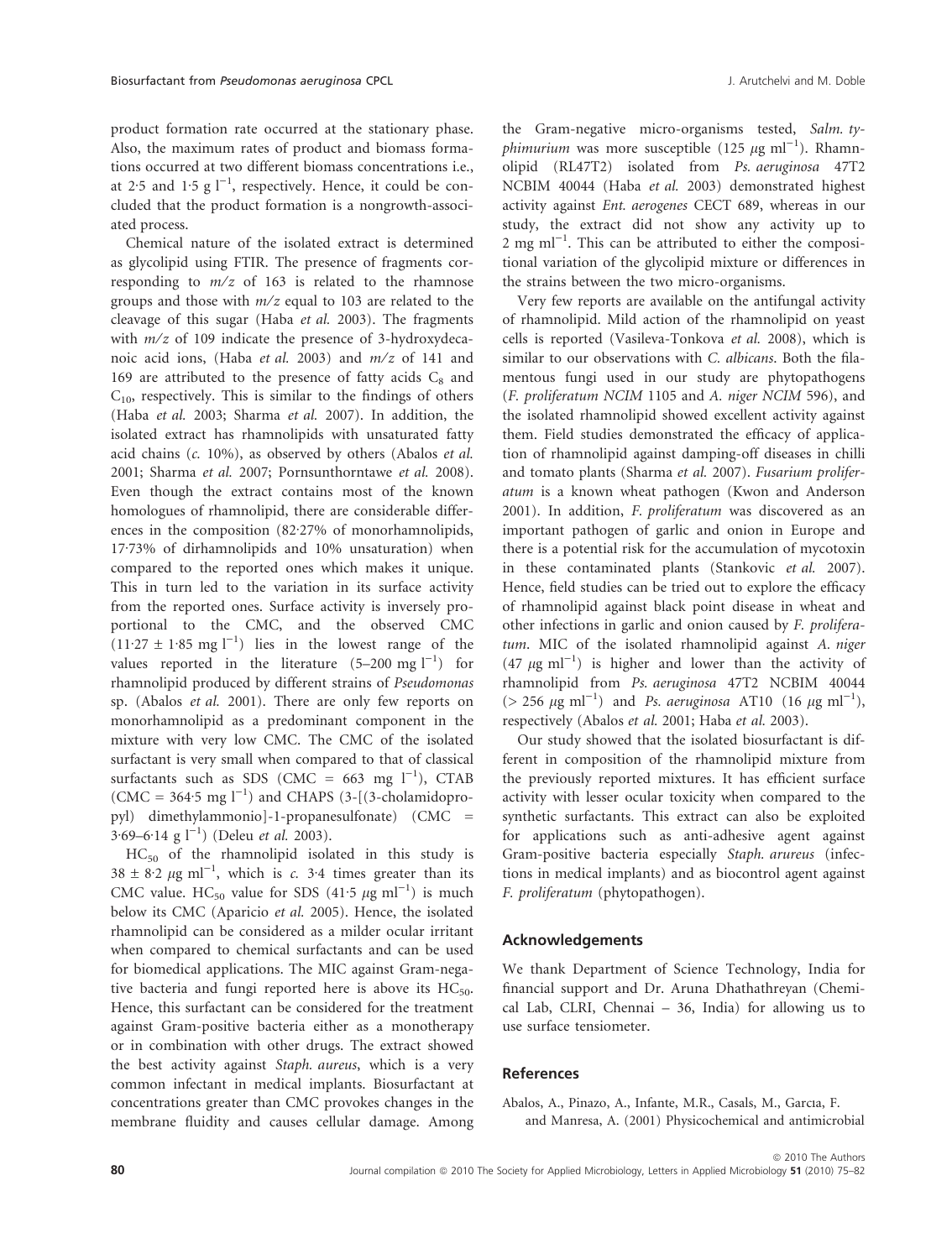properties of new rhamnolipids produced by *Pseudomonas aeruginosa* AT10 from soybean oil refinery wastes. *Langmuir* 17, 1367–1371.

Aparicio, R.M., Garcıa-Celma, M.J., Vinardell, M.P. and Mitjans, M. (2005) *In vitro* studies of the hemolytic activity of microemulsions in human erythrocytes. *J Pharm Biomed Anal* 39, 1063–1067.

Arutchelvi, J.I., Bhaduri, S., Uppara, P.V. and Doble, M. (2008) Mannosylerythritol lipids: a review. *J Ind Microbiol* 35, 1559–1570.

Arutchelvi, J., Bhaduri, S., Uppara, P.V. and Doble, M. (2009) Production and characterization of biosurfactant from *Bacillus subtilis* YB7. *J. Appl Sci* 9, 3151–3155.

Balls, M., Botham, P.A., Bruner, L.H. and Spielmann, H. (1995) The EC ⁄ HO international validation study on alternatives to the Draize eye irritation test. *Toxicol In Vitro* 9, 871–929.

Benincasa, M., Contieroa, J., Manresab, M.A. and Moraes, I.O. (2002) Rhamnolipid production by *Pseudomonas aeruginosa* LBI growing on soapstock as the sole carbon source. *J Food Process Eng* 54, 283–288.

Bruno, W.J., Socci, N.D. and Halpern, A.L. (2000) Weighted neighbor joining: a likelihood-based approach to distancebased phylogeny reconstruction. *Mol Biol Evol* 17, 189–197.

Callaghan, A.V., Tierney, M., Phelps, C.D. and Young, L.Y. (2009) Anaerobic biodegradation of n-Hexadecane by a nitrate-reducing consortium. *Appl Environ Microbiol* 75, 1339–1344.

Cappuccino, J.G. and Sherman, N.. (2004) *Microbiology: A Laboratory Manual*. New Delhi: Pearson Education (Singapore), Indian branch.

CLSI Clinical and Laboratory Standards Institute, (1993) *Methods for Dilution Antimicrobial Susceptibility Tests for Bacteria that Grow Aerobically*. Villanova, PA: Approved standard M7-A4.

Deleu, M., Bouffioux, O., Razafindralambo, H., Paquot, M., Hbid, C., Thonart, P., Jacques, P. and Brasseur, R. (2003) Interaction of surfactin with membranes: a computational approach. *Langmuir* 19, 3377–3385.

Deziel, E., Lepine, F., Dennie, D., Boismenu, D., Mamer, O.A. and Villemur, R. (1999) Liquid chromatography/mass spectrometry analysis of mixtures of rhamnolipids produced by *Pseudomonas aeruginosa* strain 57RP grown on mannitol or naphthalene. *Biochim Biophys Acta* 1440, 244–252.

Haba, E., Pinazo, A., Jauregui, O., Espuny, M.J., Infante, M.R. and Manresa, A. (2003) physicochemical characterization and antimicrobial properties of rhamnolipids produced by *Pseudomonas aeruginosa* 47T2 NCBIM 40044. *Biotechnol Bioeng* 81, 316–322.

Hemaiswarya, S. and Doble, M. (2009) Synergistic interaction of eugenol with antibiotics against Gram negative bacteria. *Phytomedicine* 16, 997–1005.

Heyd, M., Kohnert, A., Tan, T.H., Nusser, M., Kirschhöfer, F., Brenner-Weiss, G., Franzreb, M. and Berensmeier, S. (2008) Development and trends of biosurfactant analysis and purification using rhamnolipids as an example. *Anal Bioanal Chem* 391, 1579–1590.

Kitamoto, D., Isoda, H. and Nakahara, T. (2002) Functions and potential applications of glycolipid biosurfactants-from energy-saving materials to gene delivery carriers. *J Biosci Bioeng* 94, 187–201.

Kono, T. and Asai, T. (1969) Kinetics of fermentation processes. *Biotechnol Bioeng* 11, 293–313.

Kwon, S.-I. and Anderson, A.J. (2001) Laccase isozymes: production by an opportunistic pathogen, a *Fusarium proliferatum* isolate from wheat. *Physiol Mol Plant Pathol* 59, 235– 242.

Lang, S. and Wullbrandt, D. (1999) Rhamnose lipids– biosynthesis, microbial production and application potential. *Appl Microbiol Biotechnol* 51, 22–32.

Lin, S.C. (1996) Biosurfactant: recent advances. *J Chem Technol Biotechnol* 63, 109–120.

Liu, M., Seidel, V., Katerere, D.R. and Alexander, I. (2007) Gray colorimetric broth microdilution method for the antifungal screening of plant extracts against yeasts. *Methods* 42, 325–329.

Lowbury, E.J.L. and Collins, A.G. (1955) The use of a new cetrimide product in a selective medium for *Pseudomonas aeruginosa*. *J Clin Pathol* 8, 47–48.

Martınez, V., Sanchez, L., Busquets, M.A., Infante, M.R., Vinardell, M.P. and Mitjans, M. (2007) Disturbance of erythrocyte lipid bilayer by amino acid-based surfactants. *Amino Acids* 33, 459–462.

Mulligan, C.N. (2004) Environmental applications for biosurfactants. *Environ Pollut* 133, 183–198.

Nishida, M., Imura, Y., Yamamoto, M., Kobayashi, S., Yano, Y. and Matsuzaki, K. (2007) Interaction of a magainin-PGLa hybrid peptide with membranes: insight into the mechanism of synergism. *Biochemistry* 46, 14284–14290.

Pornsunthorntawe, O., Wongpanit, P., Chavadej, S., Abe, M. and Rujiravanit, R. (2008) Structural and physicochemical characterization of crude biosurfactant produced by *Pseudomonas aeruginosa* SP4 isolated from petroleum-contaminated soil. *Bioresour Technol* 99, 1589–1595.

Sarker, S.D., Nahar, L. and Kumarasamy, Y. (2007) Microtitre plate-based antibacterial assay incorporating resazurin as an indicator of cell growth, and its application in the *in vitro* antibacterial screening of phytochemicals. *Methods* 42, 321–324.

Sharma, A., Jansen, R., Nimtz, M., Johri, B.N. and Wray, V. (2007) Rhamnolipids from the rhizosphere bacterium *Pseudomonas* sp GRP3 that reduces damping-off disease in chilli and tomato nurseries. *J Nat Prod* 70, 941–947.

Sivakumar, P.M., Kumar, M.T. and Doble, M. (2009) Antifungal activity, mechanism and QSAR studies on Chalcones. *Chem Biol Drug Des* 74, 68–79.